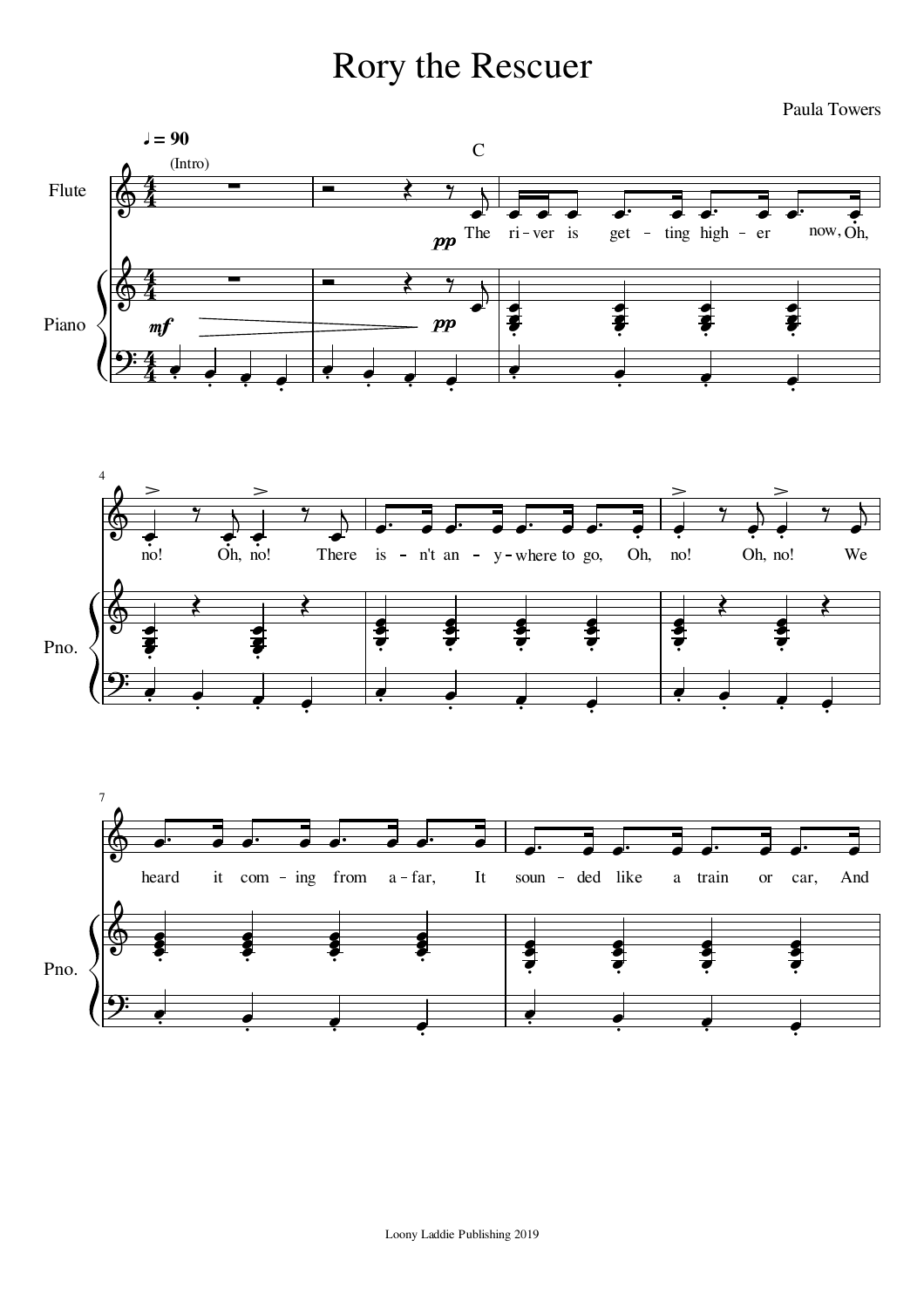

Loony Laddie Publishing 2019 2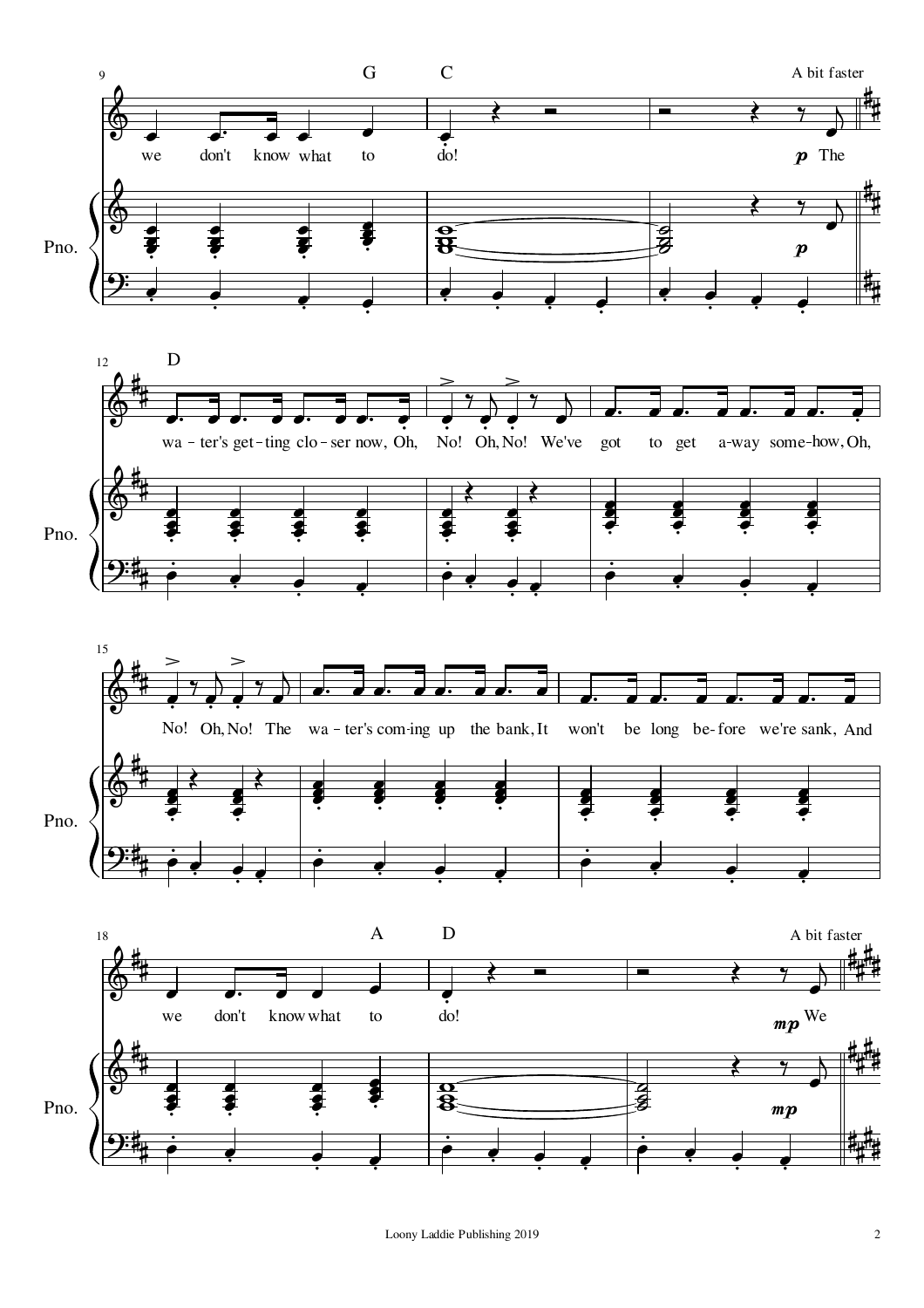





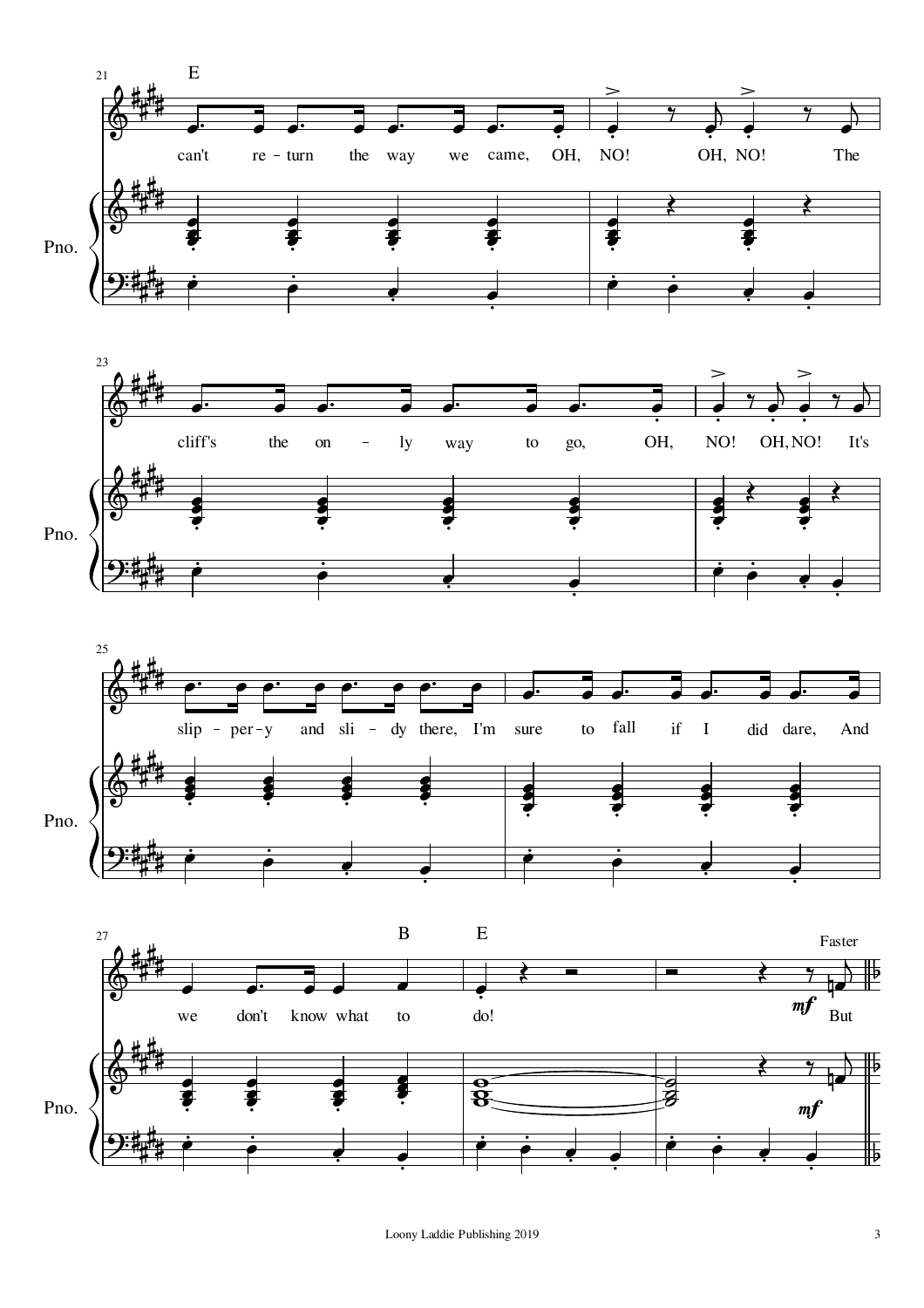



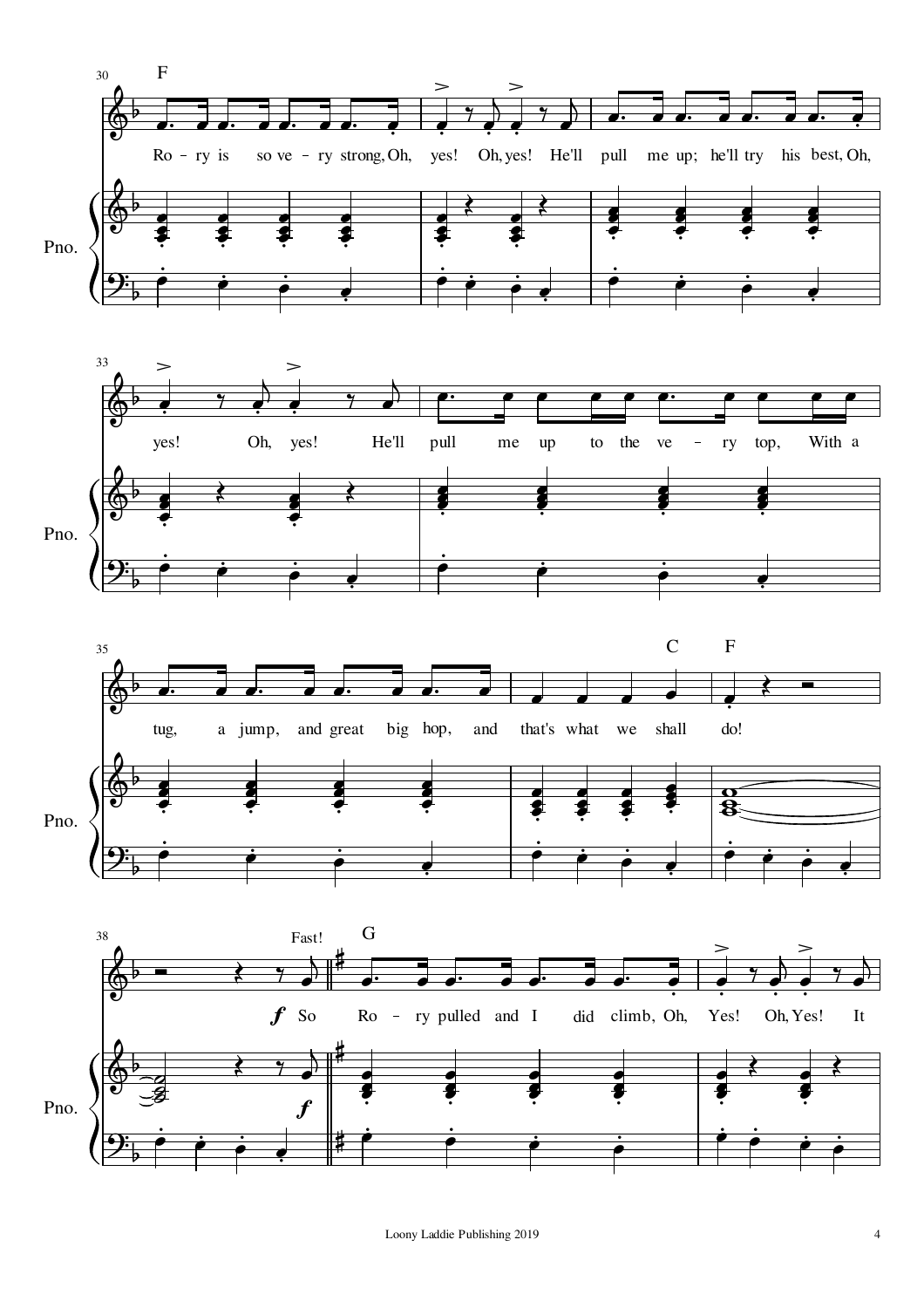